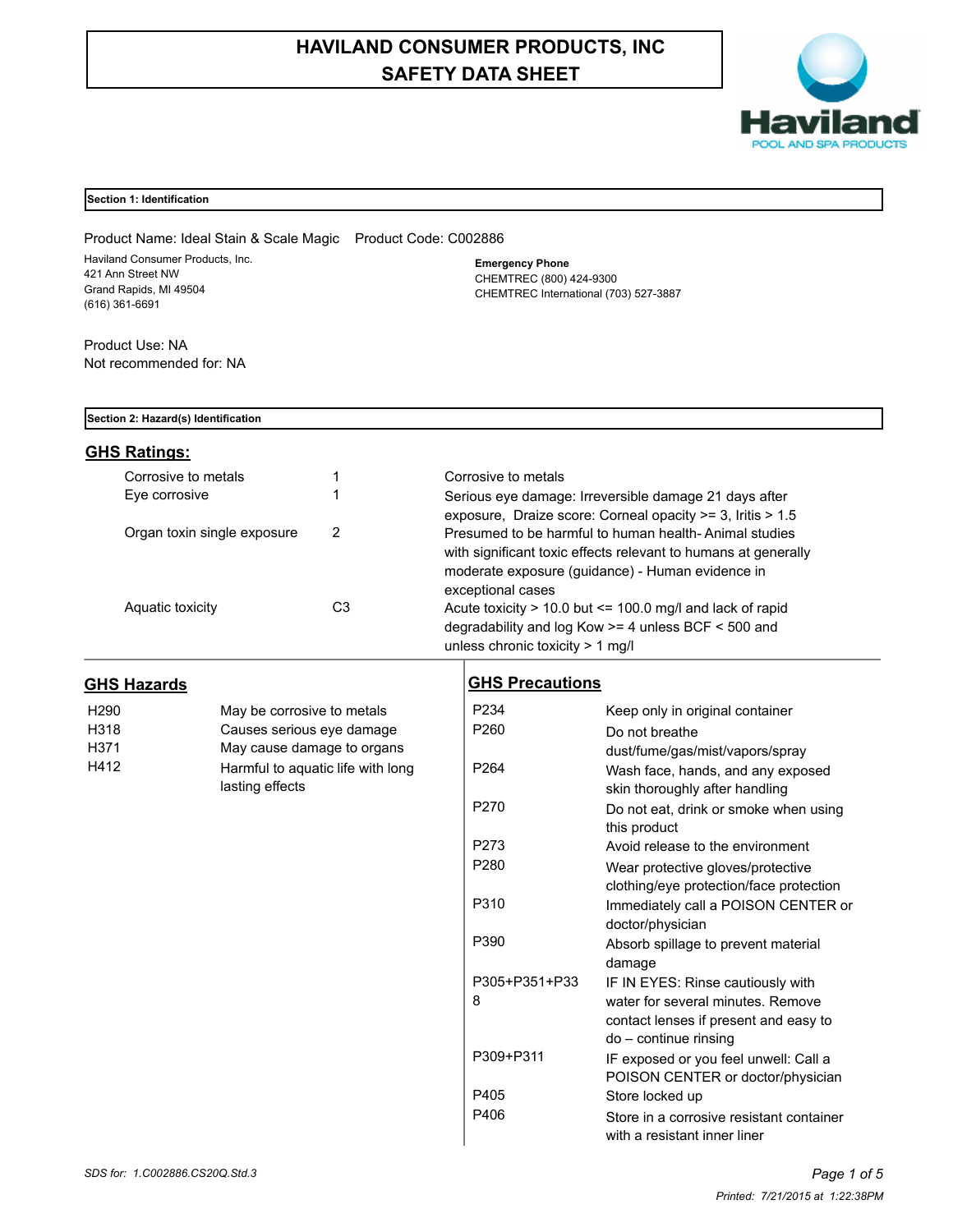**Danger**



| Section 3: Composition/Information on Ingredients                    |                             |                              |                              |
|----------------------------------------------------------------------|-----------------------------|------------------------------|------------------------------|
| Chemical Name / CAS No.                                              | <b>OSHA Exposure Limits</b> | <b>ACGIH Exposure Limits</b> | <b>Other Exposure Limits</b> |
| 1-Hydroxyethane-1,1-<br>diphosphonic acid<br>12809-21-4<br>30 to 40% |                             |                              |                              |

|  |  |  | Section 4: First-aid Measures |
|--|--|--|-------------------------------|
|--|--|--|-------------------------------|

#### **Inhalation**

Rescuers should put on appropriate protective gear. Remove from area of exposure. If not breathing, give artificial respiration. If breathing is difficult, give oxygen. Keep victim warm. Get immediate medical attention. To prevent aspiration, keep head below knees.

#### **Eye Contact**

Immediately flush eyes with water. Flush eyes with water for a minimum of 15 minutes, occasionally lifting and lowering upper lids. Get medical attention promptly.

#### **Skin Contact**

Remove contaminated clothing. Wash skin with soap and water. Get medical attention. Wash clothing separately and clean shoes before reuse.

#### **Ingestion**

If swallowed, do NOT induce vomiting. Give victim a glass of water. Call a physician or poison control center immediately. Never give anything by mouth to an unconscious person.

## **Section 5: Fire-fighting Measures**

LEL: UEL:

# **Extinguishing Media**

Water spray, foam, carbon dioxide, dry chemical **Specific Hazards Arising from the Chemical** None known

### **Special Protective Equipment and Precautions for Firefighters**

**Special Information**: As in any fire, wear self-contained breathing apparatus pressure-demand (MSHA/NIOSH approved or equivalent) and full protective gear.

### **Section 6: Accidental Release Measures**

### **Spill and Leak Procedures**

Block any potential routes to water systems. Recover as much of the pure product as possible into appropriate containers. Use absorbent to collect spill or leak residue. Follow all local, state and federal regulations.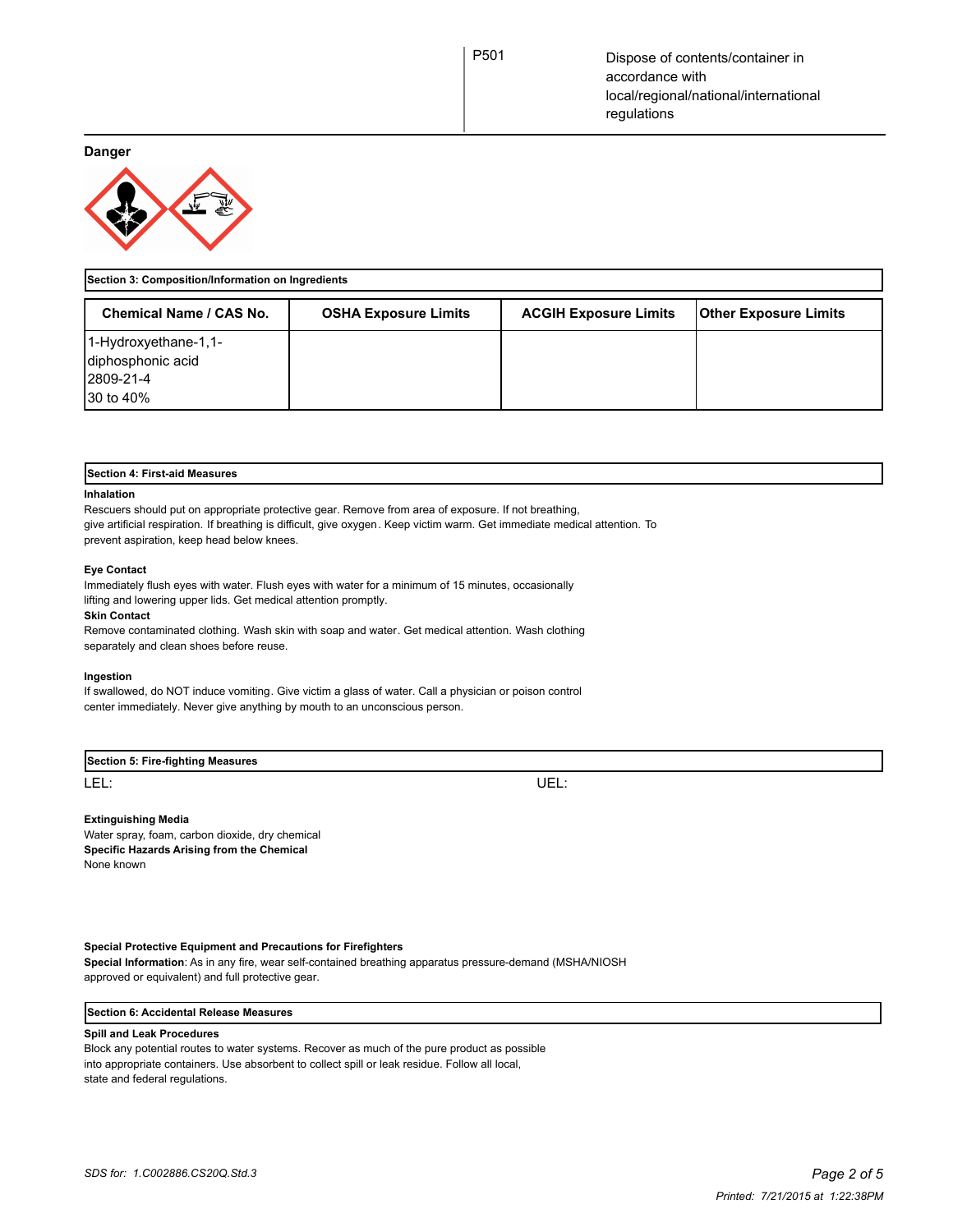#### **Section 7: Handling and Storage**

#### **Handling Procedures**

Use with adequate ventilation. Avoid breathing dusts, mists, and vapors. Do not get in eyes, on skin, or on

clothing. Wear eye protection and protective clothing. Wash thoroughly after handling.

STORAGE: Keep away from heat, sparks, and flame. Store containers in a cool, well ventilated place. Keep container closed when not in use. Protect from direct s

| Section 8: Exposure Control/Personal Protection |                             |                              |                              |
|-------------------------------------------------|-----------------------------|------------------------------|------------------------------|
| Chemical Name / CAS No.                         | <b>OSHA Exposure Limits</b> | <b>ACGIH Exposure Limits</b> | <b>Other Exposure Limits</b> |
| $1-Hydroxyethane-1,1-$                          |                             |                              |                              |
| diphosphonic acid                               |                             |                              |                              |
| 2809-21-4                                       |                             |                              |                              |

**RESPIRATORY PROTECTION:** A respiratory protection program that meets OSHA 1910.134 and ANSI Z88.2 requirements must be followed whenever workplace conditions warrant the use of a respirator.

**SKIN PROTECTION:** Wear impervious protective gloves. Wear protective gear as needed - apron, suit, boots.

**EYE PROTECTION:** Wear safety glasses with side shields (or goggles) and a face shield .

**OTHER PROTECTIVE EQUIPMENT**: Facilities storing or utilizing this material should be equipped with an eyewash facility and a safety shower.

**HYGENIC PRACTICES:** Do not eat, drink, or smoke in areas where this material is used. Avoid breathing vapors. Remove contaminated clothing and wash before reuse. Wash thoroughly after handling. Wash hands before eating.

**Section 9: Physical and Chemical Properties**

| Appearance: Clear, colorless to pale<br>vellow liquid        | <b>Odor:</b> Mild, vinegar-like odor |
|--------------------------------------------------------------|--------------------------------------|
| Vapor Pressure: 17 mmHg @ 20°C<br>(68°F)                     | Odor threshold: Unknown              |
| Vapor Density: Unknown                                       | $pH: < 2$ (1% Solution)              |
| <b>Density: Unknown</b>                                      | <b>Melting point: Unknown</b>        |
| <b>Freezing point: Unknown</b>                               | <b>Solubility: Complete</b>          |
| <b>Boiling range:</b> $> 100^{\circ}$ C ( $> 212^{\circ}$ F) | <b>Flash point: Unknown</b>          |
| <b>Evaporation rate: Unknown</b>                             | <b>Flammability: Unknown</b>         |
| <b>Explosive Limits: Unknown</b>                             | Specific Gravity Unknown             |
| Autoignition temperature: Unknown                            | Decomposition temperature: Unknown   |
| <b>Viscosity: Unknown</b>                                    | <b>Grams VOC less water: Unknown</b> |
|                                                              |                                      |

**Section 10: Stability and Reactivity** 

**Chemical Stability:** STABLE

**Incompatibile Materials**  This product may react with strong alkalies and strong oxidizing agents. **Conditions to Avoid** None known **Hazardous Decomposition Products** Oxides of phosphorus and carbon, acids of phosphorus.

**Hazardous Polymerization**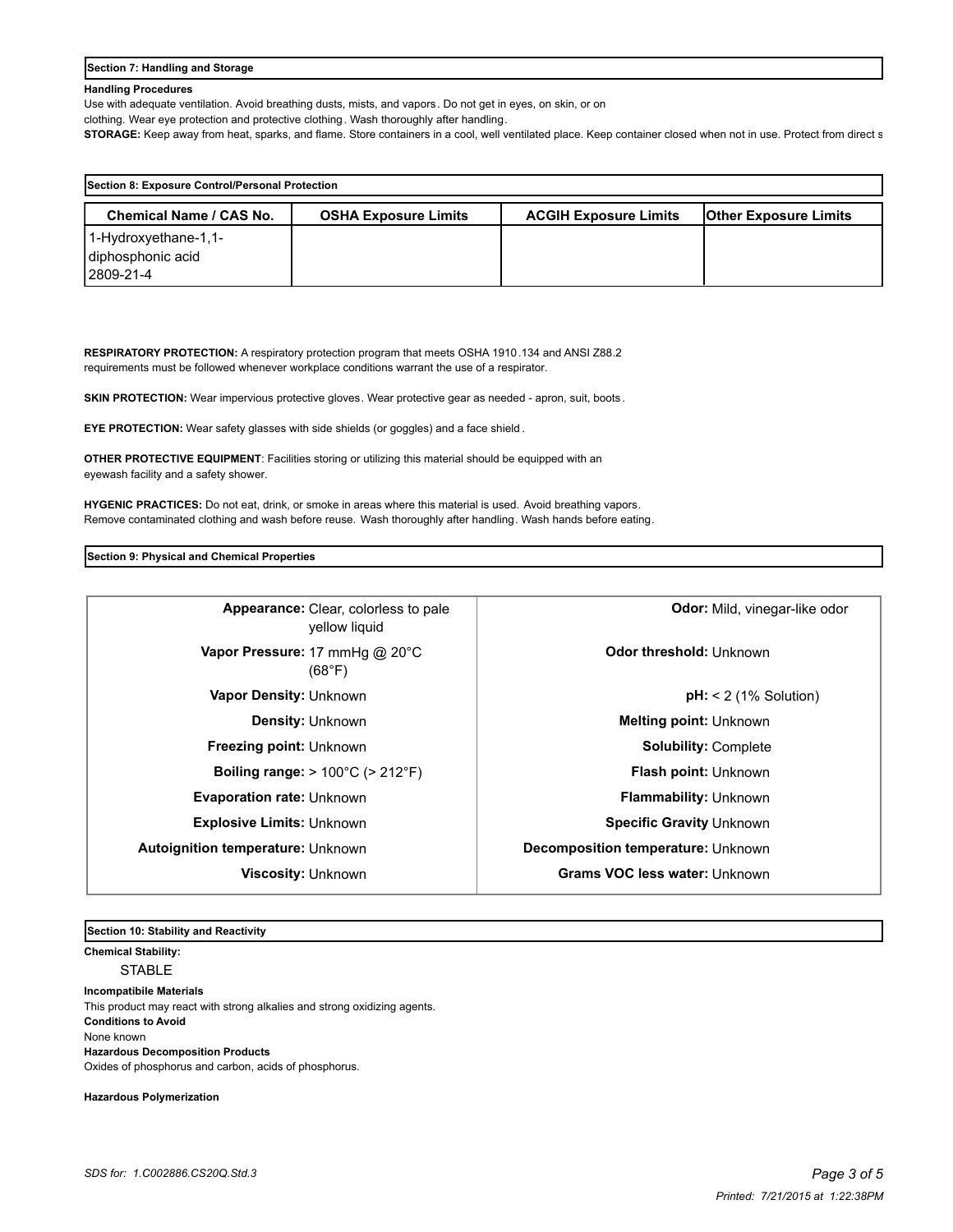### **Section 11: Toxicology Information**

# **Mixture Toxicity**

**Routes of Entry:** Inhalation

Ingestion Skin contact Eye contact

#### **Effects of Overexposure**

#### **Emergency Overview**

Avoid inhalation of mists or vapors. Corrosive to eyes, irritating to skin and respiratory system. **Acute Health Effects** Eye or skin contact may cause mild to severe irritation. Inhalation may cause irritation or corrosion of mucous membranes and the lungs.

**Section 12: Ecological Information**

# **Component Ecotoxicity**

| 1-Hydroxyethane-1,1- | 96 Hr LC50 Lepomis macrochirus: 868 mg/L [static]; 96 Hr LC50 Oncorhynchus |
|----------------------|----------------------------------------------------------------------------|
| diphosphonic acid    | mykiss: 360 mg/L [static]                                                  |
|                      | 48 Hr EC50 Daphnia magna: 527 mg/L                                         |

#### **Section 13: Disposal Considerations**

Dispose of in accordance with local, state and federal regulations.

#### **Section 14: Transportation Informations**

Refer to Bill of Lading or container label for DOT or other transportation hazard classification, if any.

**Section 15: Regulatory Information**

## **Country Country Regulation Regulation Country All Components Listed**

**Section 16: Other Information**

Date Prepared: 7/21/2015

#### **Disclaimer**

The information herein is believed to be correct, but does not claim to be all inclusive and should be used only as a guide. Neither the above named supplier nor any of its affiliates or subsidiaries assumes any liability whatsoever for the accuracy or completeness of the information contained herein. Final determination of suitability of any material is the sole responsibility of the user. All chemical reagents must be handled with the recognition that their chemical, physiological, toxicological, and hazardous properties have not been fully investigated or determined. All chemical reagents should be handled only by individuals who are familiar with their potential hazards and who have been fully trained in proper safety, laboratory, and chemical handling procedures . Although certain hazards are described herein, we can not guarantee that these are the only hazards which exist. Our SDS are based only on data

Reviewer Revision